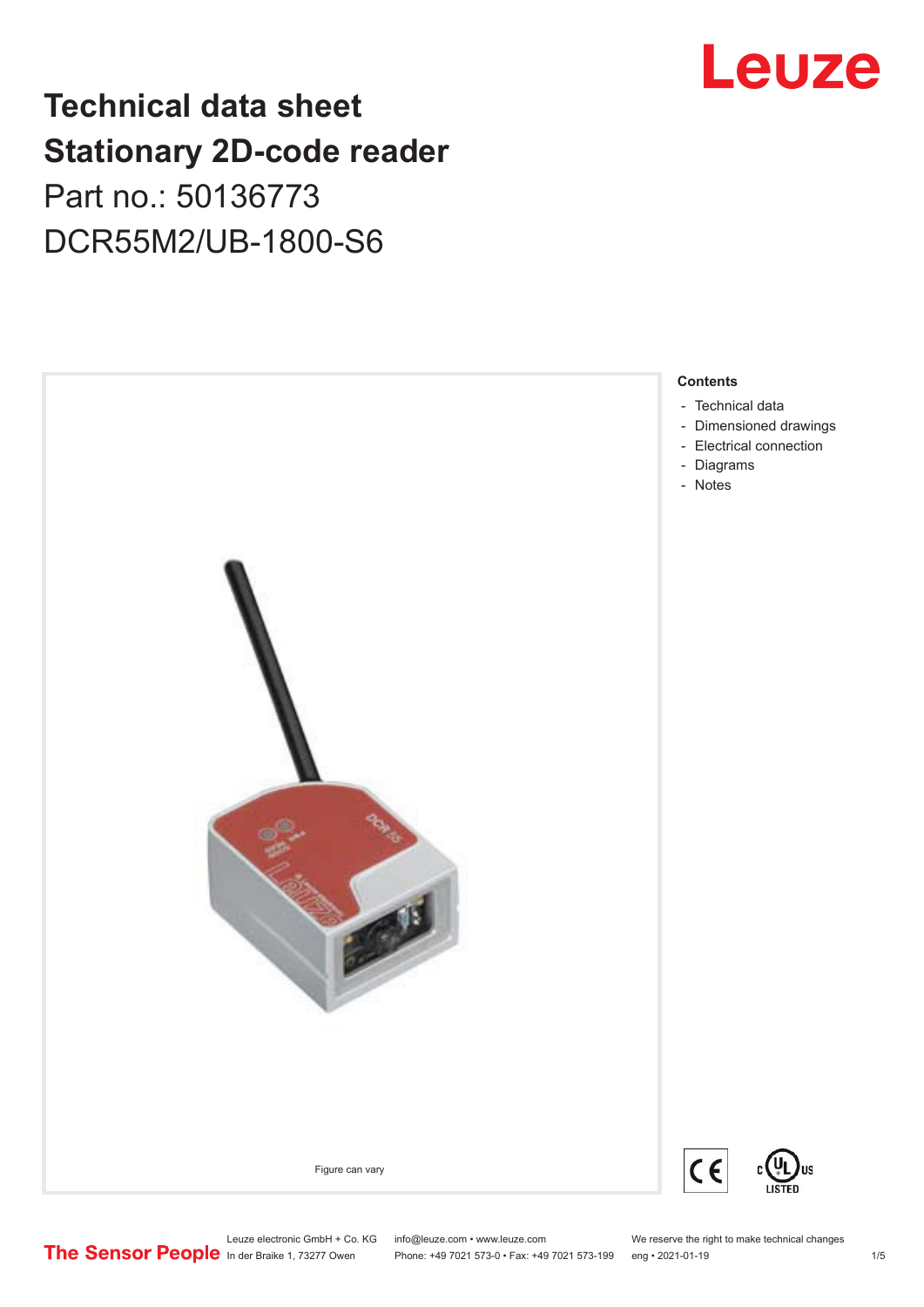# <span id="page-1-0"></span>**Technical data**

#### **Basic data**

| <b>Series</b>                 | <b>DCR 55</b>                                |
|-------------------------------|----------------------------------------------|
| <b>Functions</b>              |                                              |
| <b>Software functions</b>     | Reading of 1D codes                          |
|                               | Reading of 2D codes                          |
|                               |                                              |
| <b>Read data</b>              |                                              |
| Code types, readable          | 2/5 Hong Kong                                |
|                               | 2/5 Interleaved                              |
|                               | <b>2/5 NEC</b>                               |
|                               | 2/5 Straight                                 |
|                               | <b>Australian Post</b>                       |
|                               | Aztec                                        |
|                               | <b>BC412</b>                                 |
|                               | Canada Post                                  |
|                               | Codabar                                      |
|                               | Codablock F                                  |
|                               | Code 11                                      |
|                               | Code 128                                     |
|                               | Code 32                                      |
|                               | Code 39                                      |
|                               | Code 49                                      |
|                               | Code 93                                      |
|                               | Data Matrix Code                             |
|                               | <b>EAN/UPC</b>                               |
|                               | <b>GS1 Databar</b><br>HanXin                 |
|                               | Intelligent Mail                             |
|                               | Japan Post                                   |
|                               | <b>KIX Code</b>                              |
|                               | Korea Post                                   |
|                               | QR code                                      |
|                               |                                              |
| <b>Optical data</b>           |                                              |
| <b>Reading distance</b>       | 30  425 mm                                   |
| <b>LED</b> group              | Exempt group (in acc. with EN<br>62471:2008) |
| Camera resolution, horizontal | 1,280 px                                     |
| Camera resolution, vertical   | 960 px                                       |
| <b>Modulus size</b>           | 0.127  0.528 mm                              |
| <b>Electrical data</b>        |                                              |
|                               |                                              |
| Performance data              |                                              |
| Supply voltage U <sub>B</sub> | 4.75  5.25 V, DC                             |

**Supply voltage U<sup>B</sup> Current consumption, max.** 425 mA

#### **Interface**

**Type** USB **USB Function** Process **Specification** USB 2.0

**Operating mode** COM port emulation

Keyboard emulation

## **Connection**

| <b>Number of connections</b>                                       | 1 Piece(s)                |
|--------------------------------------------------------------------|---------------------------|
| <b>Connection 1</b>                                                |                           |
| <b>Function</b>                                                    | Data interface            |
|                                                                    | Voltage supply            |
| <b>Type of connection</b>                                          | Cable with USB-connector  |
| Cable length                                                       | 1,800 mm                  |
| <b>Sheathing material</b>                                          | <b>PUR</b>                |
| Cable color                                                        | <b>Black</b>              |
| Mechanical data                                                    |                           |
| Design                                                             | Cubic                     |
| Dimension (W x H x L)                                              | 31.5 mm x 20 mm x 40.3 mm |
| <b>Housing material</b>                                            | Metal                     |
| <b>Metal housing</b>                                               | Diecast aluminum          |
| Lens cover material                                                | Plastic                   |
| Net weight                                                         | 89 g                      |
| <b>Housing color</b>                                               | Red                       |
|                                                                    | Silver                    |
| <b>Type of fastening</b>                                           | Mounting thread           |
| <b>Operation and display</b>                                       |                           |
| Type of display                                                    | I FD                      |
|                                                                    | Software                  |
| Type of configuration                                              |                           |
| Environmental data                                                 |                           |
|                                                                    | 050 °C                    |
| Ambient temperature, operation<br>Ambient temperature, storage     | $-2060 °C$                |
|                                                                    | 10  90 %                  |
| <b>Relative humidity (non-condensing)</b><br><b>Certifications</b> |                           |
| Degree of protection                                               | IP 54                     |
|                                                                    | c UL US                   |
|                                                                    | <b>FCC</b>                |
| <b>Certifications</b>                                              | <b>RoHS</b>               |
| Test procedure for EMC in accordance EN 61326-1<br>with standard   |                           |
| <b>Classification</b>                                              |                           |
| <b>Customs tariff number</b>                                       | 84719000                  |
| eCl@ss 5.1.4                                                       | 27280103                  |
| eCl@ss 8.0                                                         | 27280103                  |
| eCl@ss 9.0                                                         | 27280103                  |
| eCl@ss 10.0                                                        | 27280103                  |
| eCl@ss 11.0                                                        | 27280103                  |
| <b>ETIM 5.0</b>                                                    | EC002550                  |
| <b>ETIM 6.0</b>                                                    | EC002999                  |

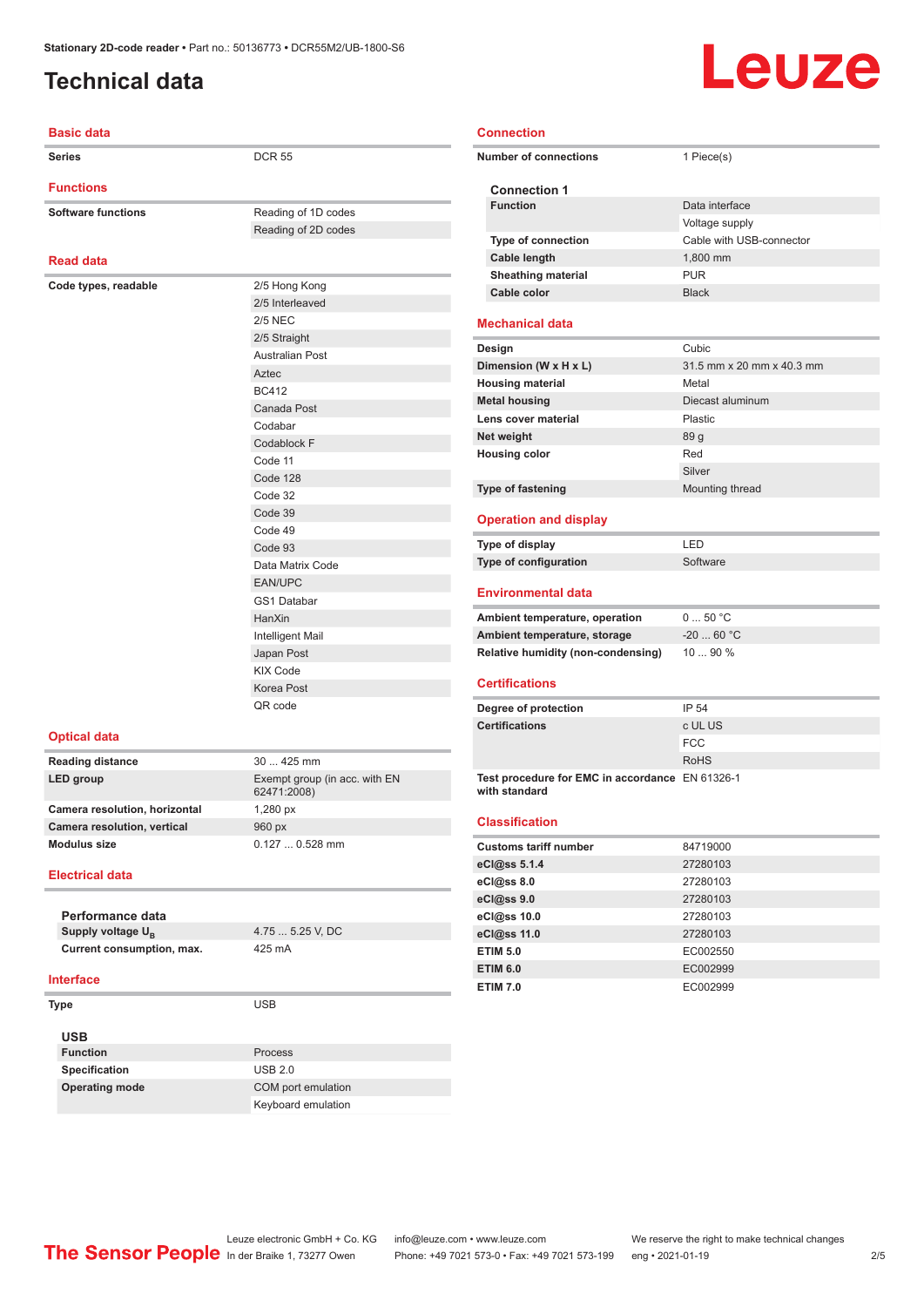# <span id="page-2-0"></span>**Dimensioned drawings**

All dimensions in millimeters





**Connection 1**

11,6

| <b>Function</b>           | Data interface<br>Voltage supply |
|---------------------------|----------------------------------|
| <b>Type of connection</b> | Cable with USB-connector         |
| Cable length              | 1,800 mm                         |
| <b>Sheathing material</b> | <b>PUR</b>                       |
| Cable color               | <b>Black</b>                     |
| <b>Connector type</b>     | USB 2.0 Standard-A               |
|                           |                                  |

#### **Pin Pin assignment**

| ຶ | DATA- |  |  |
|---|-------|--|--|
| ٠ | DATA+ |  |  |
|   | GND   |  |  |
|   |       |  |  |



 $\frac{4}{1}$   $\frac{3}{1}$   $\frac{2}{1}$ 

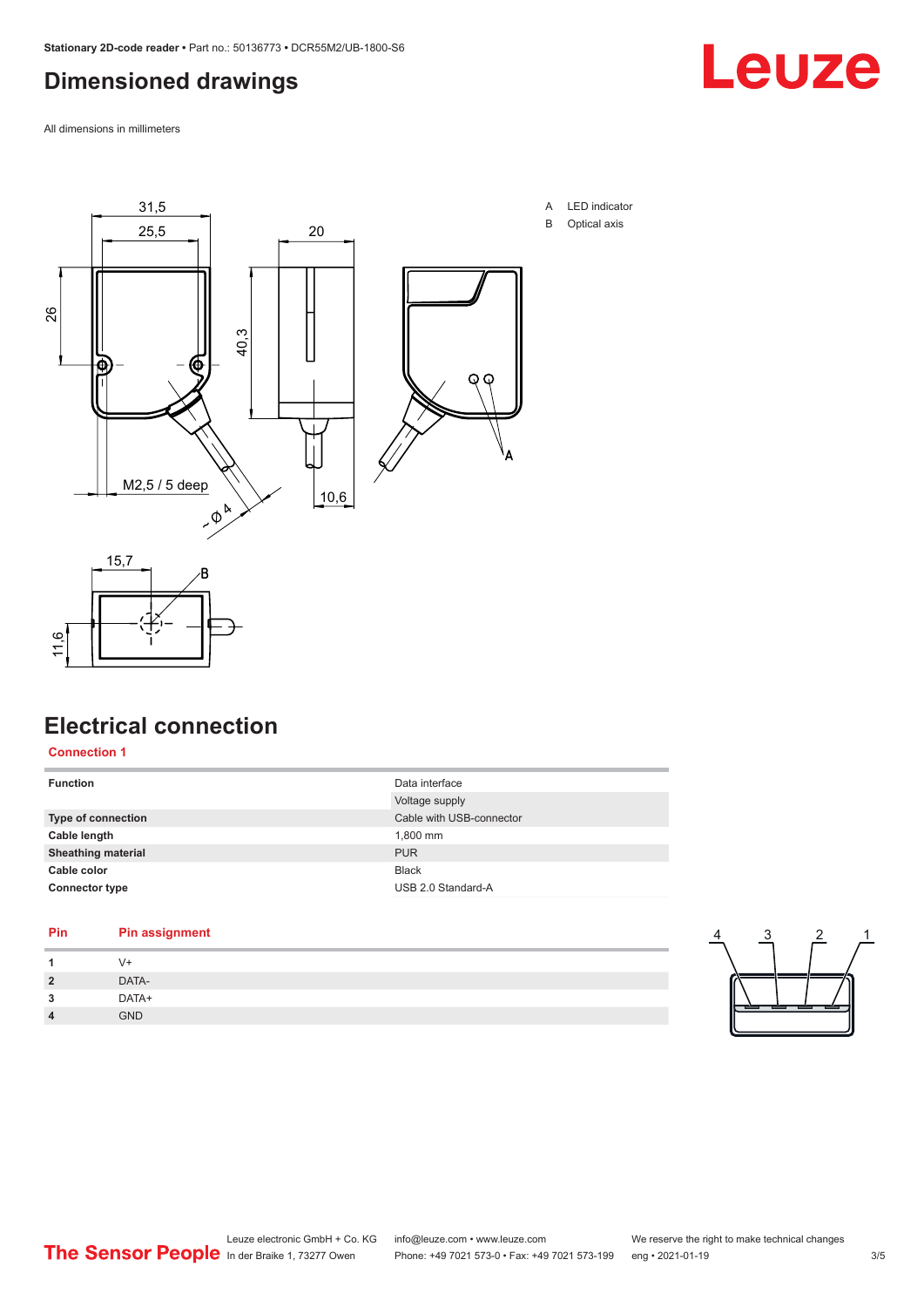# <span id="page-3-0"></span>**Diagrams**

## Reading distances

| A                                        | B                     |            |
|------------------------------------------|-----------------------|------------|
| Code 39 / 0,190mm (7,5mil)               | 50(2,0)<br>245(9,6)   |            |
| GS1 Databar / 0,267mm (10,5mil)          | 35(1,4)<br>225(8,9)   |            |
| <b>UPC</b> / 0,330 mm (13 mil)           | 370 (14,6)<br>40(1,5) |            |
| PDF417 / 0,147 mm (5,8 mil)              | 155(6,1)<br>85(3,3)   |            |
| PDF417 / 0,170mm (6,7 mil)               | 65(2,6)<br>175(6,9)   |            |
| Data Matrix / 0,127 mm (5 mil)           | 75(3,0)<br>90(3,5)    |            |
| Data Matrix / 0,160mm (6,3mil)           | 135(5,3)<br>70(2,8)   |            |
| <b>Data Matrix</b> / 0,254 mm (10 mil)   | 205(8,1)<br>50(2,0)   |            |
| <b>Data Matrix</b> / 0,528 mm (20,8 mil) | 30(1,2)               | 425 (16,7) |

A Code type / resolution mm

B Reading distance [mm] ([inch])

# Reading field



1 Reading field, lateral

2 Reading field, top view

Leuze